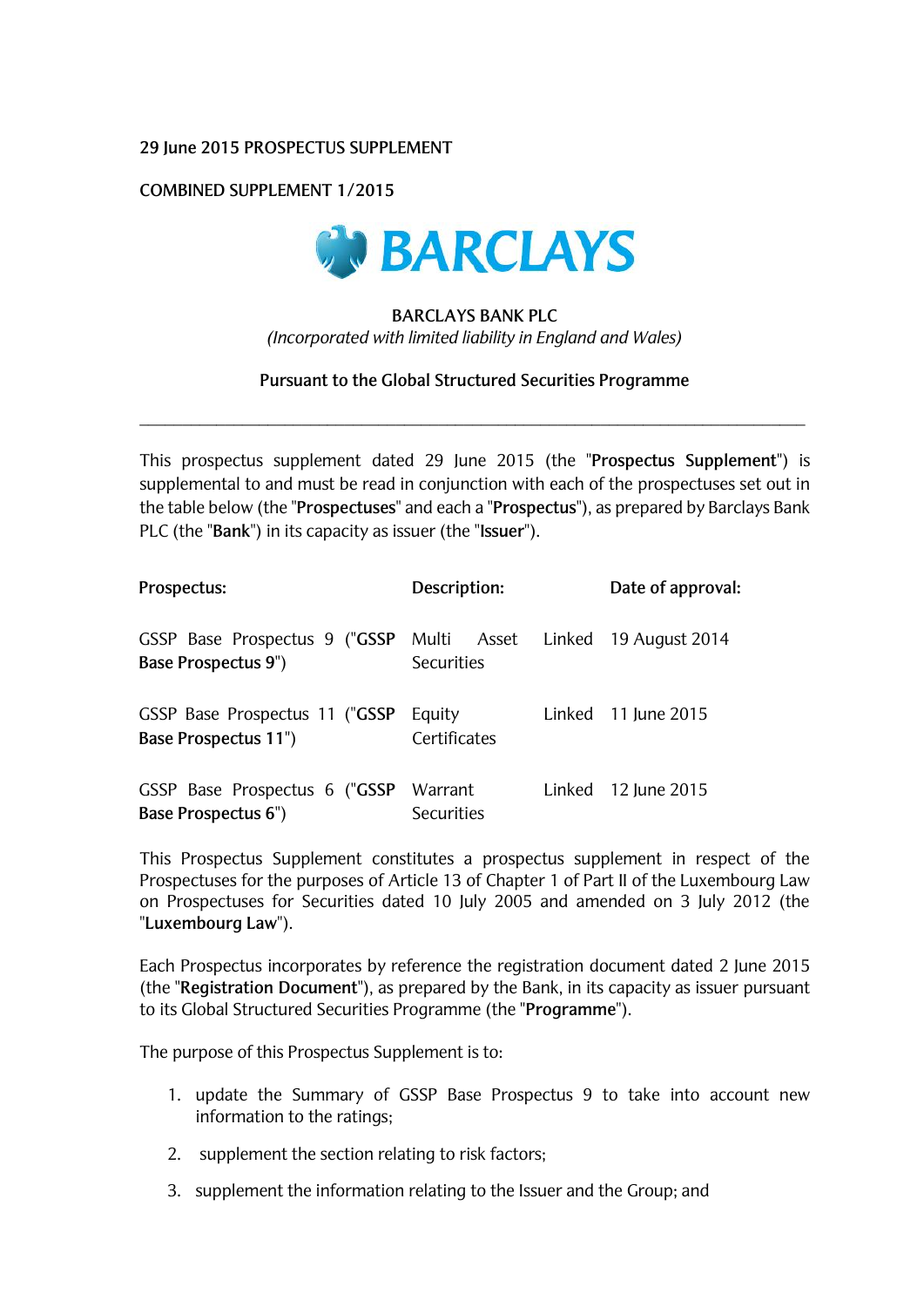4. supplement the information relating to ratings.

Each of the Prospectuses shall be supplemented as follows:

# **1. Updates to the Summary**

In respect of GSSP Base Prospectus 9, the information appearing in the first paragraph of the third column of Element B.17 on page 14 is replaced with the addition of the following language:

The short-term unsecured obligations of the Issuer are rated A-2 by Standard & Poor's Credit Market Services Europe Limited, P-1 by Moody's Investors Service Ltd. and F1 by Fitch Ratings Limited and the long-term obligations of the Issuer are rated A- by Standard & Poor's Credit Market Services Europe Limited, A2 by Moody's Investors Service Ltd. and A by Fitch Ratings Limited. A specific issue of Securities may be rated or unrated.

Ratings: This issue of Securities will [not be rated][be rated as [ $\bullet$ ] by [Fitch Ratings] Limited] [Moody's Investors Service Ltd.] [Standard & Poor's Credit Market Services Europe Limited]].

# **2. Amendments to Risk Factors**

(a) In respect of each Base Prospectus, the information under the heading entitled '*Rating agency methodology changes'* on page 11 of the Registration Document is replaced with the addition of the following language:

Please see "A downgrade of the credit rating assigned by any credit rating agency to the Issuer or the Securities could adversely affect the liquidity or market value of the Securities. Credit ratings downgrades could occur as a result of, among other causes, changes in the ratings methodologies used by credit rating agencies. Changes in credit rating agencies' views of the level of implicit sovereign support for European banks and their groups are likely to lead to ratings downgrades" below for a description of the proposed changes in bank ratings methodologies. While ratings reviews anticipated in 2015 have now been concluded, there is a risk that the downgrade actions taken, or any potential future downgrades, could impact the Group's performance should borrowing cost and liquidity change significantly versus expectations or the credit spreads of the Group be negatively affected.

(b) In respect of each Base Prospectus, the information under the heading entitled '*A downgrade of the credit rating assigned by any credit rating agency to the Issuer or the Securities could adversely affect the liquidity or market value of the Securities. Credit Ratings downgrades could occur as a result of, among other causes, changes in the ratings methodologies used by credit rating agencies' views of the level of implicit sovereign support for European banks and their groups are likely to lead to ratings downgrades*' on pages 17 and 18 of the Registration Document is replaced with the addition of the following language:

The Securities may be rated by credit rating agencies and may in the future be rated by additional credit rating agencies, although the Issuer is under no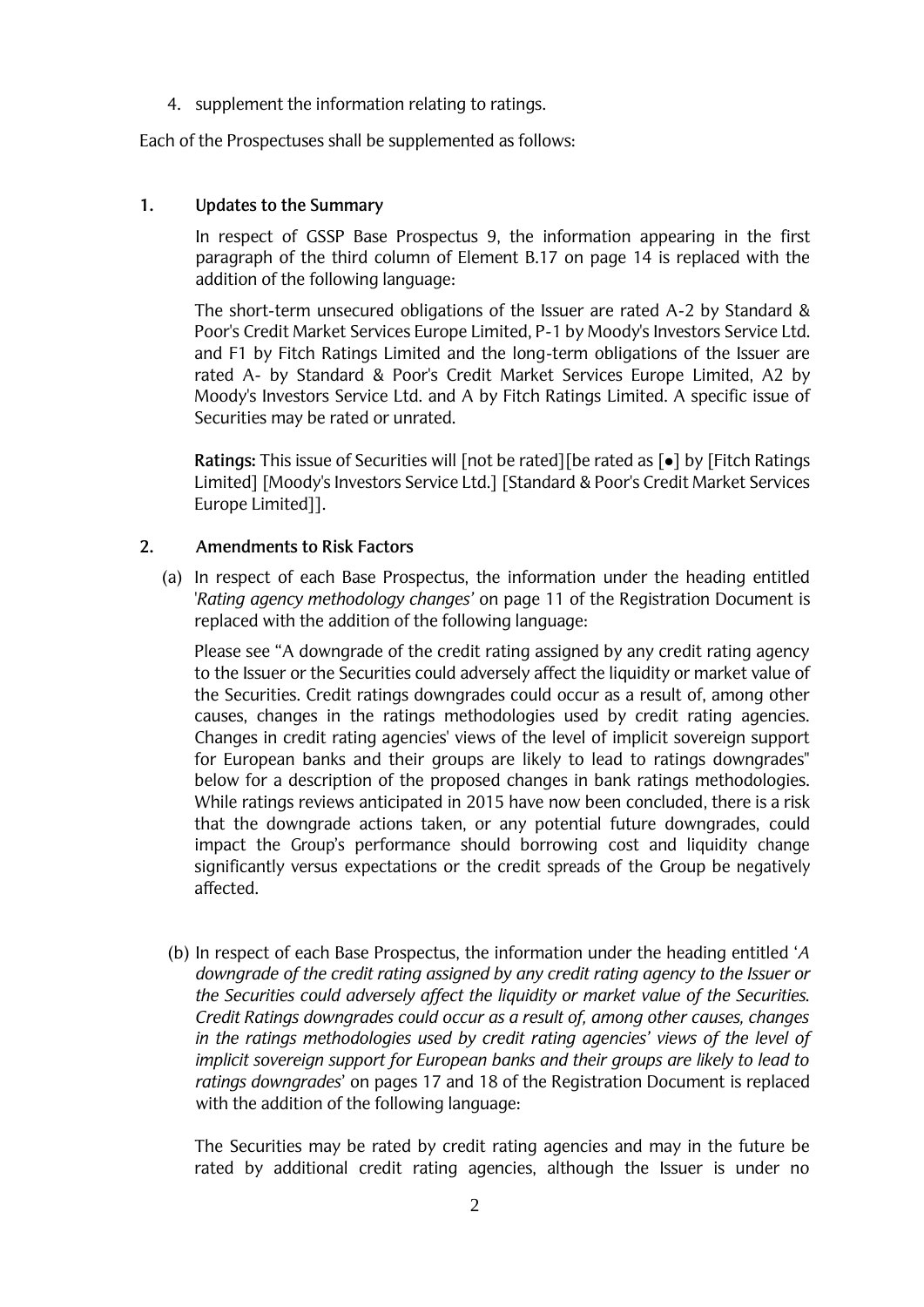obligation to ensure that the Securities are rated by any credit rating agency. Credit ratings may not reflect the potential impact of all risks related to structure, market, additional factors discussed in these Risk Factors and other factors that may affect the liquidity or market value of the Securities. A credit rating is not a recommendation to buy, sell or hold securities and may be revised, suspended or withdrawn by the credit rating agency at any time.

Any rating assigned to the Issuer and/or the Securities may be withdrawn entirely by a credit rating agency, may be suspended or may be lowered, if, in that credit rating agency's judgment, circumstances relating to the basis of the rating so warrant. Ratings may be impacted by a number of factors which can change over time, including the credit rating agency's assessment of: the issuer's strategy and management's capability; the issuer's financial condition including in respect of capital, funding and liquidity; competitive and economic conditions in the issuer's key markets; the level of political support for the industries in which the issuer operates; and legal and regulatory frameworks affecting the issuer's legal structure, business activities and the rights of its creditors. The credit rating agencies may also revise the ratings methodologies applicable to issuers within a particular industry, or political or economic region. If credit rating agencies perceive there to be adverse changes in the factors affecting an issuer's credit rating, including by virtue of changes to applicable ratings methodologies, the credit rating agencies may downgrade, suspend or withdraw the ratings assigned to an issuer and/or its securities. In particular, Moody's, Standard & Poor's and Fitch each published revised methodologies applicable to bank ratings (including the Issuer and Barclays PLC) during 2015 which resulted in credit rating actions being taken on the Issuer's ratings and the ratings of Barclays PLC. Further revisions to ratings methodologies and actions on the issuer's ratings or the ratings of Barclays PLC by the credit rating agencies may occur in the future.

If the Issuer determines to no longer maintain one or more ratings, or if any credit rating agency withdraws, suspends or downgrades the credit ratings of the Issuer or the Securities, or if such a withdrawal, suspension or downgrade is anticipated (or any credit rating agency places the credit ratings of the Issuer or the Securities on "credit watch" status in contemplation of a downgrade, suspension or withdrawal), whether as a result of the factors described above or otherwise, such event could adversely affect the liquidity or market value of the Securities.

#### **3. Amendments to the Issuer and the Group**

In respect of each Base Prospectus, the information appearing in 'The Issuer and the Group' on page 24 of the Registration Document is updated with the following to disclose the most recent ratings information:

The short term unsecured obligations of the Issuer are rated A-2 by Standard & Poor's Credit Market Services Europe Limited, P-1 by Moody's Investors Service Ltd. and F1 by Fitch Ratings Limited and the unsecured unsubordinated long-term obligations of the Issuer are rated A- by Standard & Poor's Credit Market Services Europe Limited, A2 by Moody's Investors Service Ltd. and A by Fitch Ratings Limited.